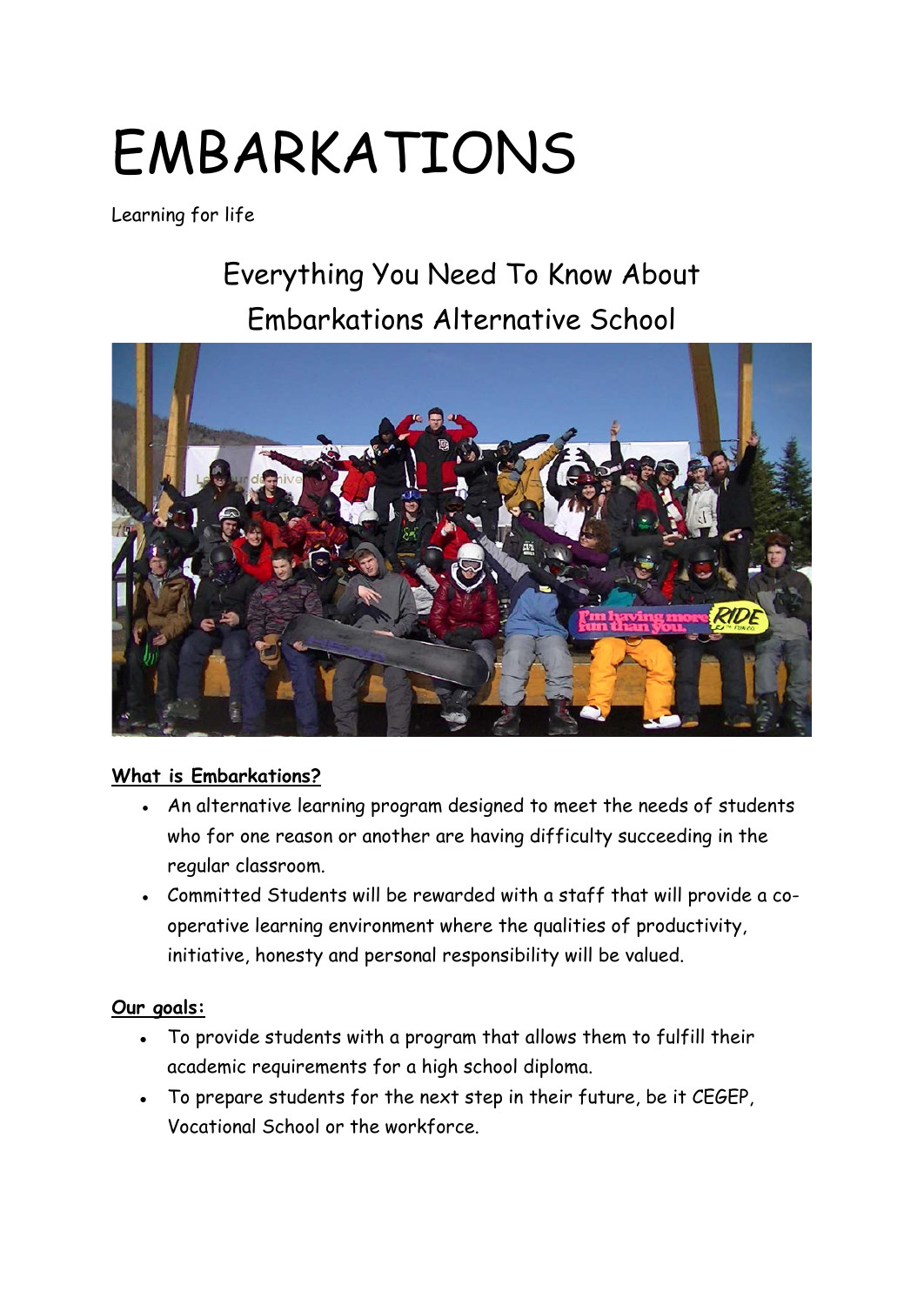- To help students develop a positive image of themselves and the world around them.
- To enable students to develop to their fullest potential.

#### **Benefits:**

- Smaller class sizes
- More individual attention
- Assigned work completed at school fewer homework wars with parents
- Career Choice quest speakers and job skills training
- Phys. Ed. Trips to Oka Provincial Park (by bike) and to Mont Sainte Anne to ski – each trip is three days in length
- Day trips and group team-building activities
- Possibility of early graduation for qualifying students
- $\bullet$  A relaxed workroom within a strict rule structure
- Access to a kitchen students may eat at any time convenient to the group.
- . Early dismissal when all school work in completed and handed in
- . Self contained learning environment which enhances the family atmosphere

### **Eligibility:**

- Students who are presently in grade 9 or 10 and who have been a student at BHS for the year prior to application may apply for the program. Any applications made are for the following school year, as only students on the waiting list will be accepted into the program after the start of the school year.
- Students must show that they are *academically capable* to be considered for this type of graduation-track program. For this reason, students may be given conditional acceptance pending final report cards in June – or even Summer school results in August. Further conditions may need to be addressed on an individual basis.
- Former teachers and administrators will be asked to comment on an applicant's readiness for the program. Only those who have shown that they have the *potential* to graduate will be considered.